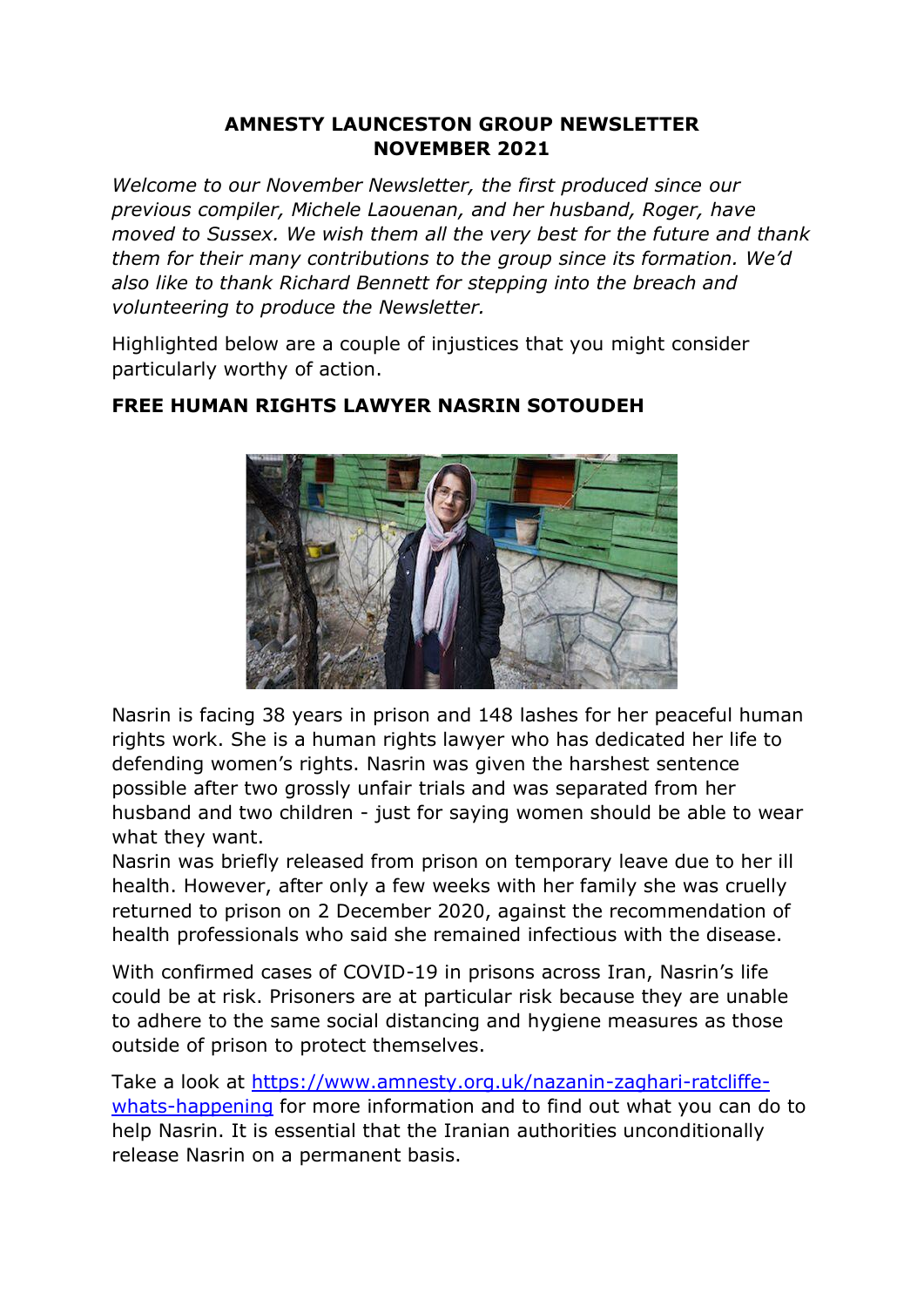# **POLAND: PROTECT AFGHANS STRANDED AT POLISH BORDER**

Of particular relevance at the current time is the plight of Afghan refugees as they move towards the Polish border, where we are led to believe they will not receive a very sympathetic reception: and this from a civilised country within the EU. A situation in need of vigilance.

Afghans are stuck at the Polish-Belarus border following pushbacks by Polish authorities to Belarus in August. They have been stranded for weeks without adequate shelter, food, water and medical care. Polish and Belarusian border guards have kept them in a strip of land at the border, limiting their access to lawyers, humanitarian, and healthcare workers. While the European Court of Human Rights has ordered Poland to provide the group with food, water, clothing and adequate medical health care, Polish authorities have so far failed to comply with this request. Instead of denying asylum-seekers entry and pushing them back to Belarus, Poland must immediately admit them into its territory, allow them to seek protection and urgently provide them with adequate shelter, food, water and medical care.

You can get more information here: [https://www.amnesty.org.uk/press](https://www.amnesty.org.uk/press-releases/poland-declaration-state-emergency-puts-afghan-refugees-risk)[releases/poland-declaration-state-emergency-puts-afghan-refugees-risk](https://www.amnesty.org.uk/press-releases/poland-declaration-state-emergency-puts-afghan-refugees-risk)



together with actions you can take.

#### **WRITE FOR RIGHTS 2021**

It's that time of year again. Because of Covid we are not meeting to write our letters as a group but why don't you gather in your "bubble" together and make a session of it. What better cause to champion and still have a bit of enjoyment at the same time?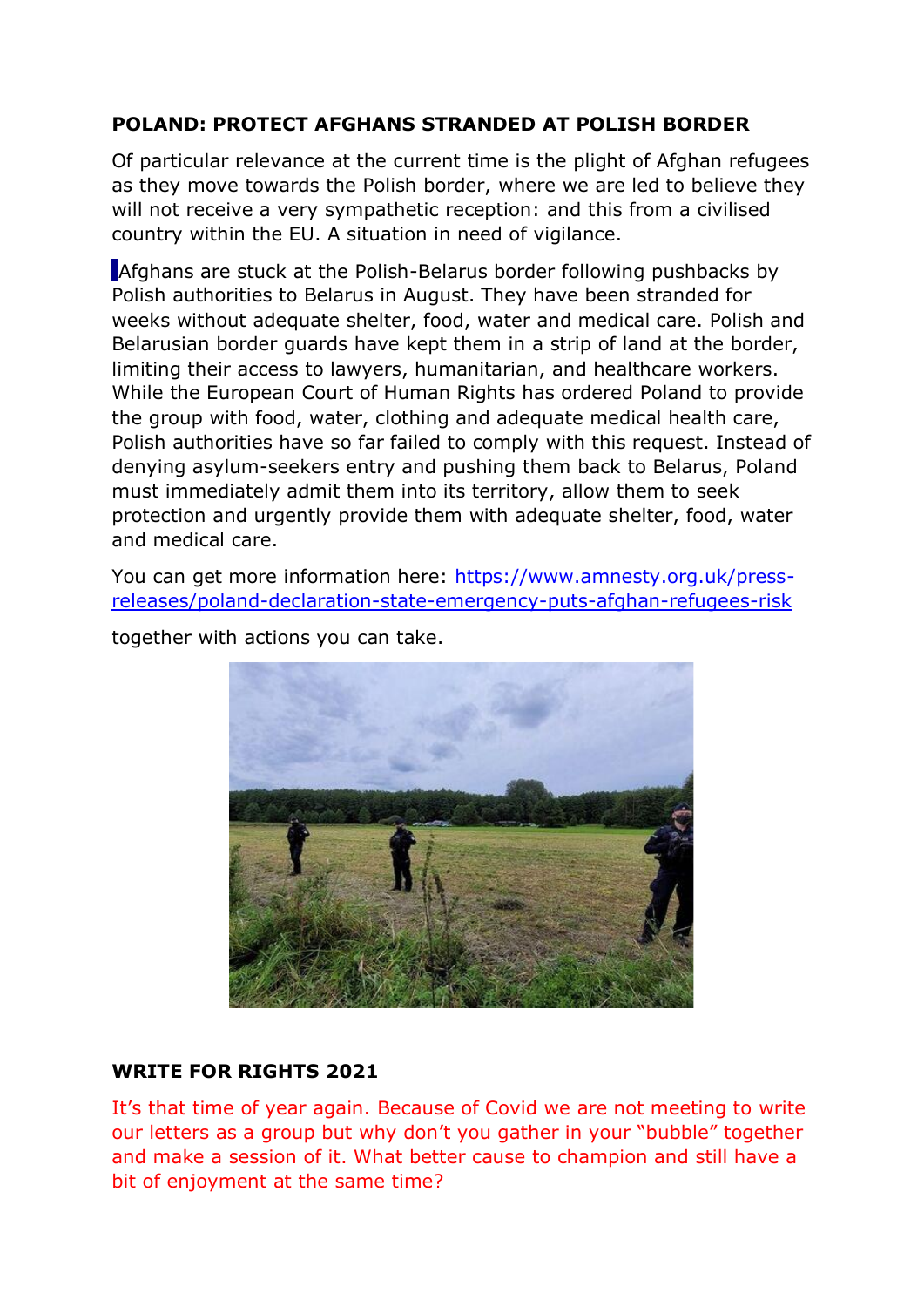Some incredible people need your support. They bravely stood up for their rights but were detained or injured as a result. Each winter we call on people like you to take action as part of the world's biggest human rights event. This year, we need your support appealing to authorities and decision-makers to demand action.

Your voice has power, act



Click on or copy and paste this link to get access to this year's cases.

[Write For Rights 2021 | Amnesty International UK](https://www.amnesty.org.uk/write-for-rights)

# **GROUP MATTERS**

For the time being we are continuing to meet via Zoom and this seems to be working very well. If anyone wants to join us on these, please contact Deri Parsons [\(derrick.parsons@btinternet.com\)](mailto:derrick.parsons@btinternet.com) for more information.

Talking of Zoom, we are intending to use this for some talks on Human Rights issues in the New Year. We'll let you know of these as and when details are finalised.

Although we are small in numbers, we are very successful at raising funds and we've recently sent £1300 to Amnesty International HQ. Many thanks to all who have contributed in whatever way to enable us to do this.

With regards to fund raising, we are going to try something new for us: we are going to ask various shops/centres if they would have an Amnesty collecting tin on their counters. Every small donation helps mount up to a significant amount. If you can offer a place for one of these, or suggest a possible venue, please let Richard know (his e-mail is at the end of this Newsletter).